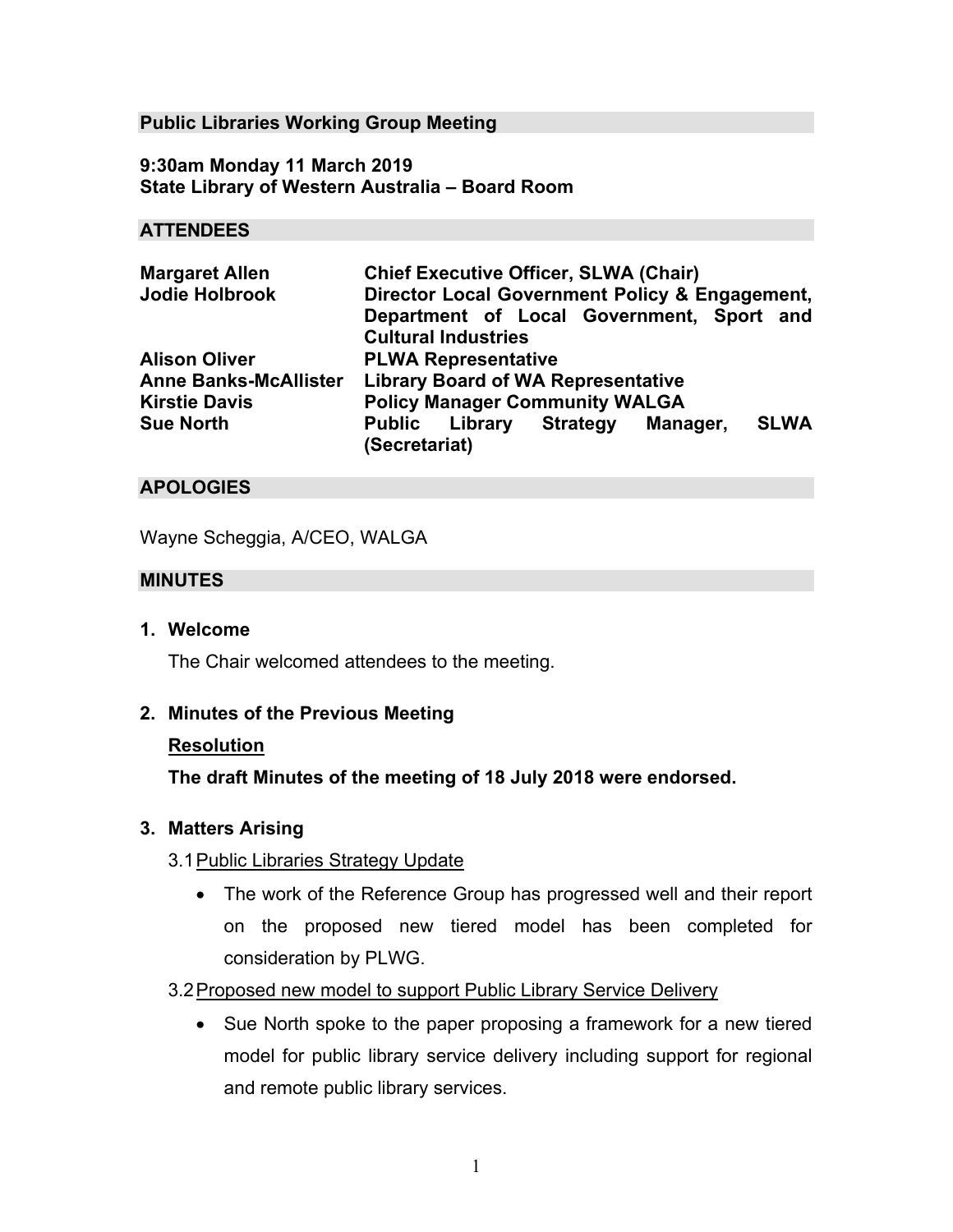- Minor changes were requested for the table in 2.1 to clarify that support for regional and remote libraries will be facilitated by SLWA and make consistent the wording around the rotation of stock.
- Members agreed that the framework for the new tiered model should be provided to the Library Board of WA and WALGA State Council for endorsement.
- Funding will be a separate issue. An explanation of the further work required to repurpose existing capital funds and their accounting treatment to enable a transition of stock ownership as outlined in section 3 of the paper should be provided to State Council.
- The Library Board and State Council both have meetings scheduled in May and the framework for the new model can be presented at these meetings.
- The move to the new tiers, including support for regional and remote libraries, could be implemented from 1 July with funding to be addressed as a separate project.

# **Resolution**

# **PLWG endorsed the:**

- **proposed three tiered model and criteria and requirements for each tier;**
- **proposed minimum standards for library services across the three tiers;**
- **proposal to address the allocation model as a separate project;**
- **proposed new model to support regional and remote public library services; and**
- **proposal to realign public library regional boundaries with WA Regional Development boundaries.**

# **4. Other Business**

- 4.1 Strategy 4 Single Access Card System
	- The SLWA has found funds to use for a business case on the Single Access Card project.